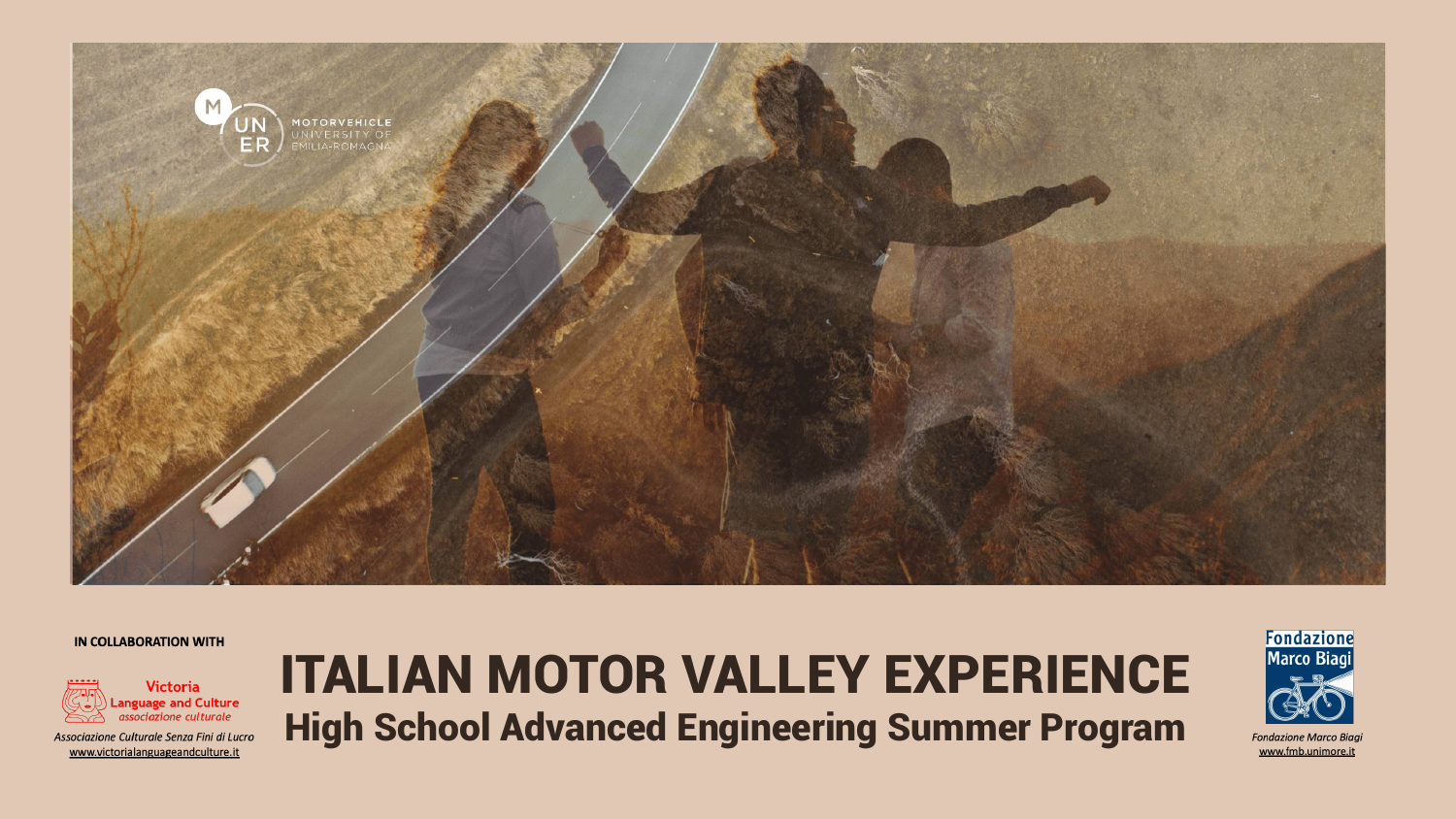MUNER - the Motorvehicle University of Emilia Romagna is looking for the best students in the world to keep writing the history of the Motorvehicles!

**ABOUT MEA ABOUT MUSER** 



## THE MAIN UNIVERSITY OF EMILIA ROMAGNA MERGED TOGETHER TO TRAIN THE ENGINEERS OF THE FUTURE





ALMA MATER STUDIORUM UNIVERSITÀ DI BOLOGNA



**Università** degli Studi<br>di Ferrara







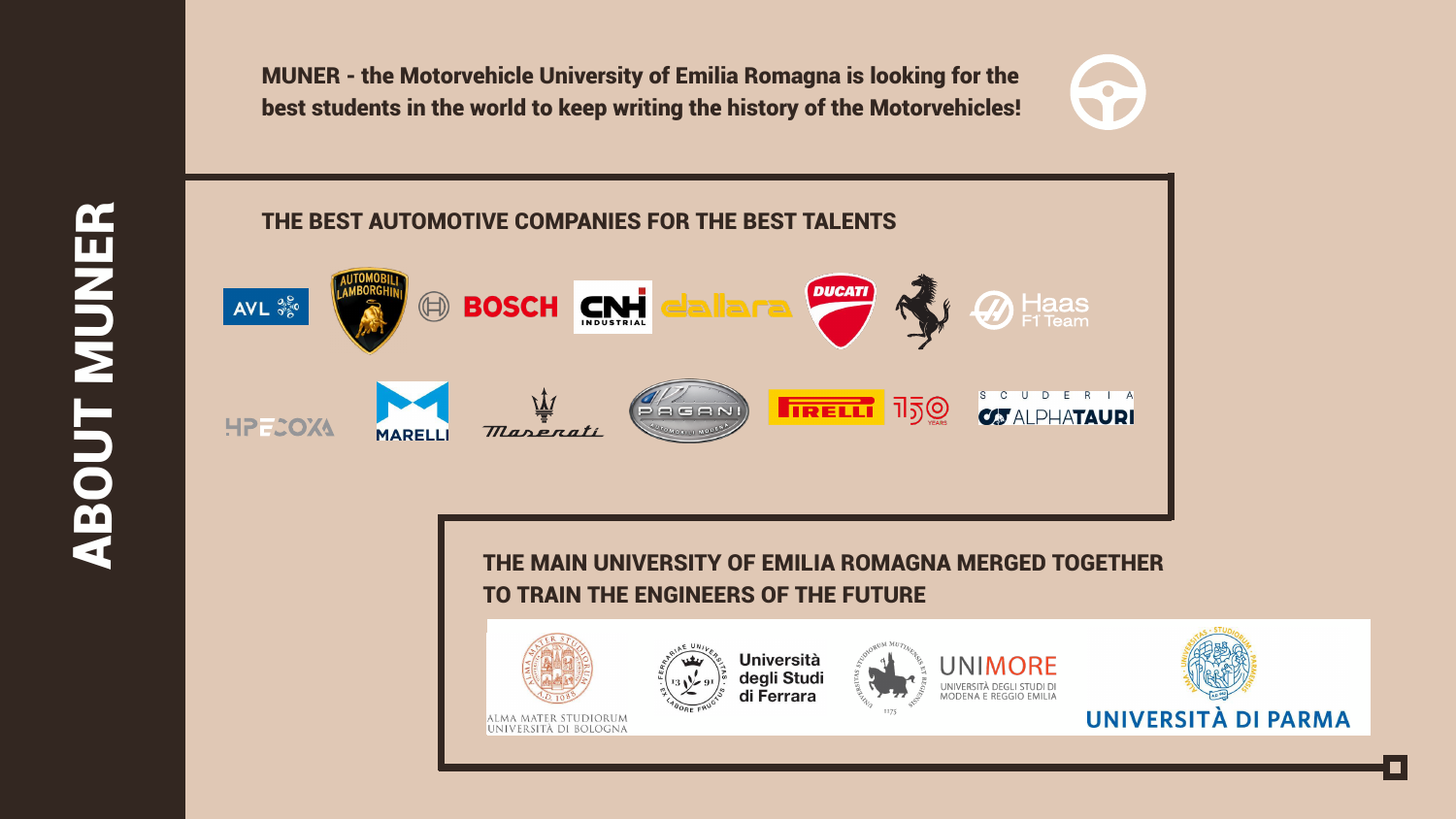# **SHELLER** HIGHTS<br>HOLLOUR



### Number of Participants: 20 students

When: June 26th - July 9th 2022

Where: Department of Engineering «Enzo Ferrari», University of Modena and Reggio Emilia, Italy

What: 2 Week Program with academic lectures and lab experiences + experiences in collaboration with Muner partner companies + cultural activities by Victoria Language and Culture

GREAT OPPORTUNITY: Scholarships available! Only Eur 500 fee to participate in the greatest initiative to live the Italian Motor Valley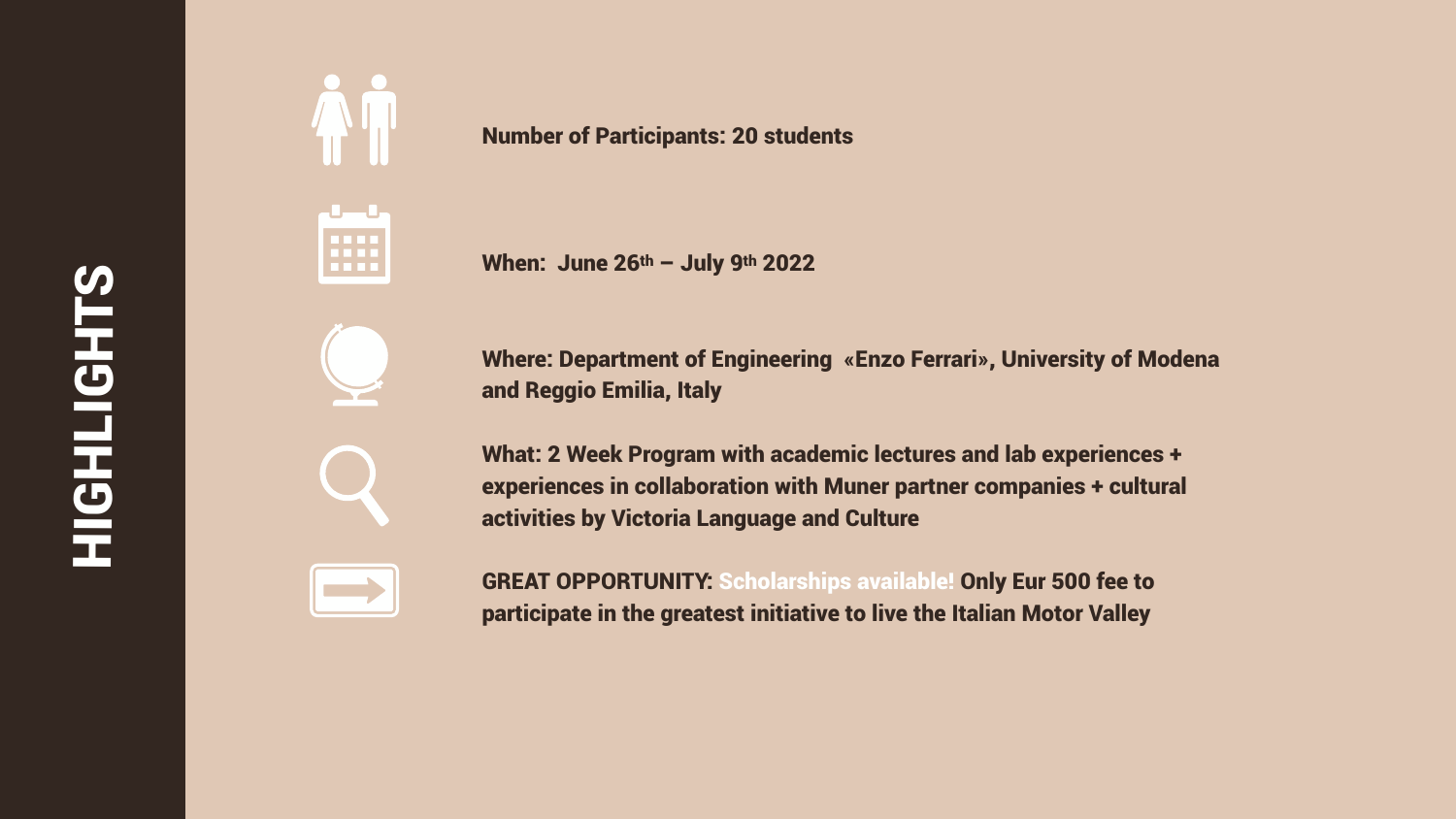# ACTIVTIES IN COLLABORATION WITH **ABORATION WITH** MUNER PARTNER COMPANIES EN COLLAS GOL **MANDINE**

## FERRARI:

Exclusive Guided tour in the historic and worldwide known factory in Maranello, followed by a seminar on automotive trend in car design held by a Ferrari engineer and MUNER professor.

## DUCATI:

Exclusive experience in collaboration with Fondazione Ducati into their interactive physics laboratories "Fisica in Moto", created in the historic Ducati factory. Students will take part in a guided tour of the

factory and the museum in Borgo Panigale.

### DALLARA:

Unique laboratories activities in collaboration with Dallara Academy, focused on the design and development of racing cars. Students will take part in a factory tour at the historic Varano de Melegari site.

### LAMBORGHINI:

exclusive experience in Lamborghini, at their headquarters in Sant'Agata Bolognese, with a factory tour and a visit to the company museum reserved four our students.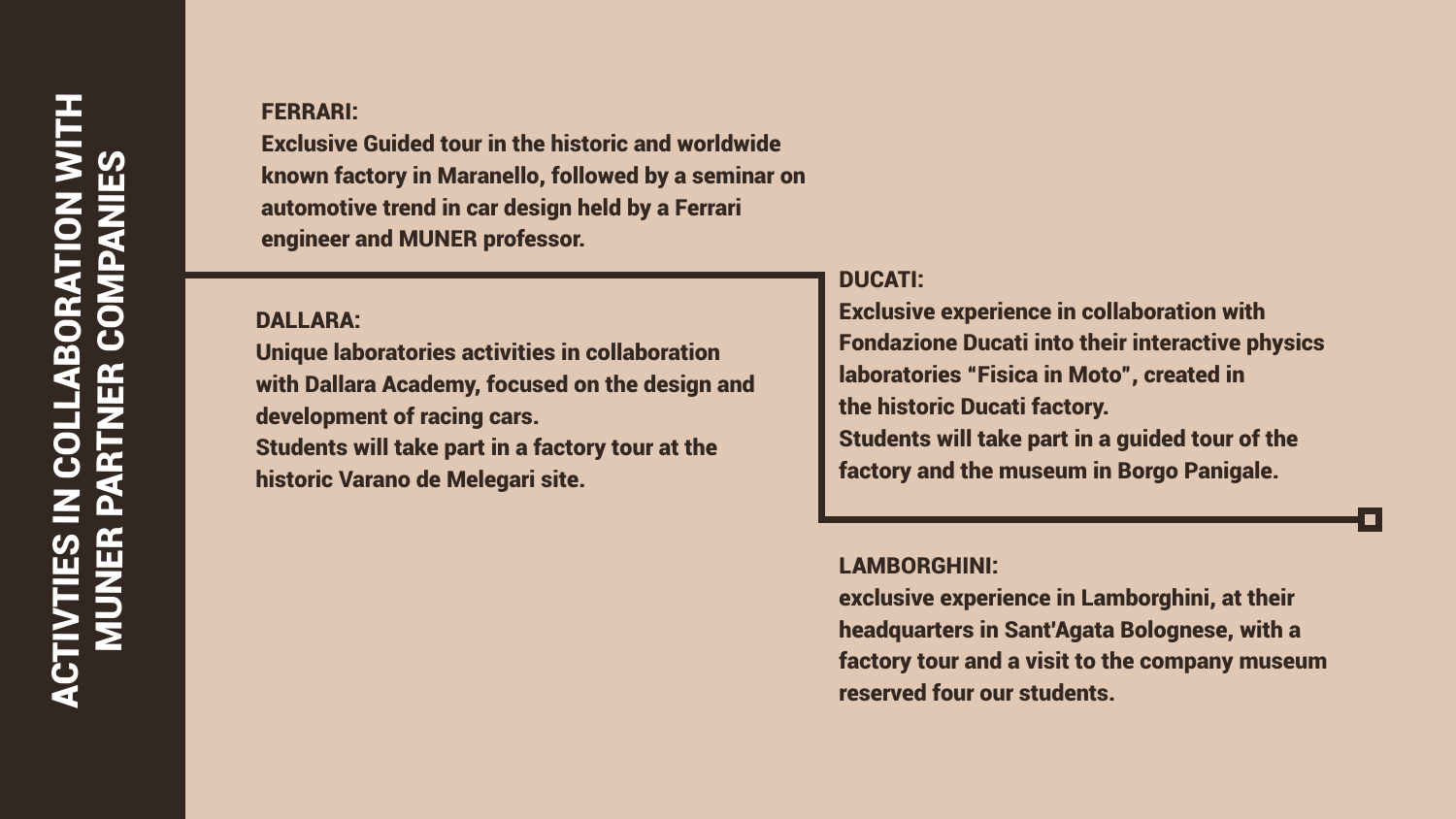- D Introduction to road vehicle chassis design
- Introduction to noise and vibrations
- Lab practice: Measurament of noise and vibrations
- Modern power unit architectures
- Signals and sensors for automotive applications
- Powertrain control
- Lab practice: Powertrain testing



- Basics of aerodynamics
- Examples of road vehicle aerodynamics
- Lab practice: Airfoil CAD Design
- Additive manufacturing of an airfoil
- Lightweight materials
- Lab practice: Lamination of an airfoil
- Lab practice: Testing of materials



# …AGAINST THE WIND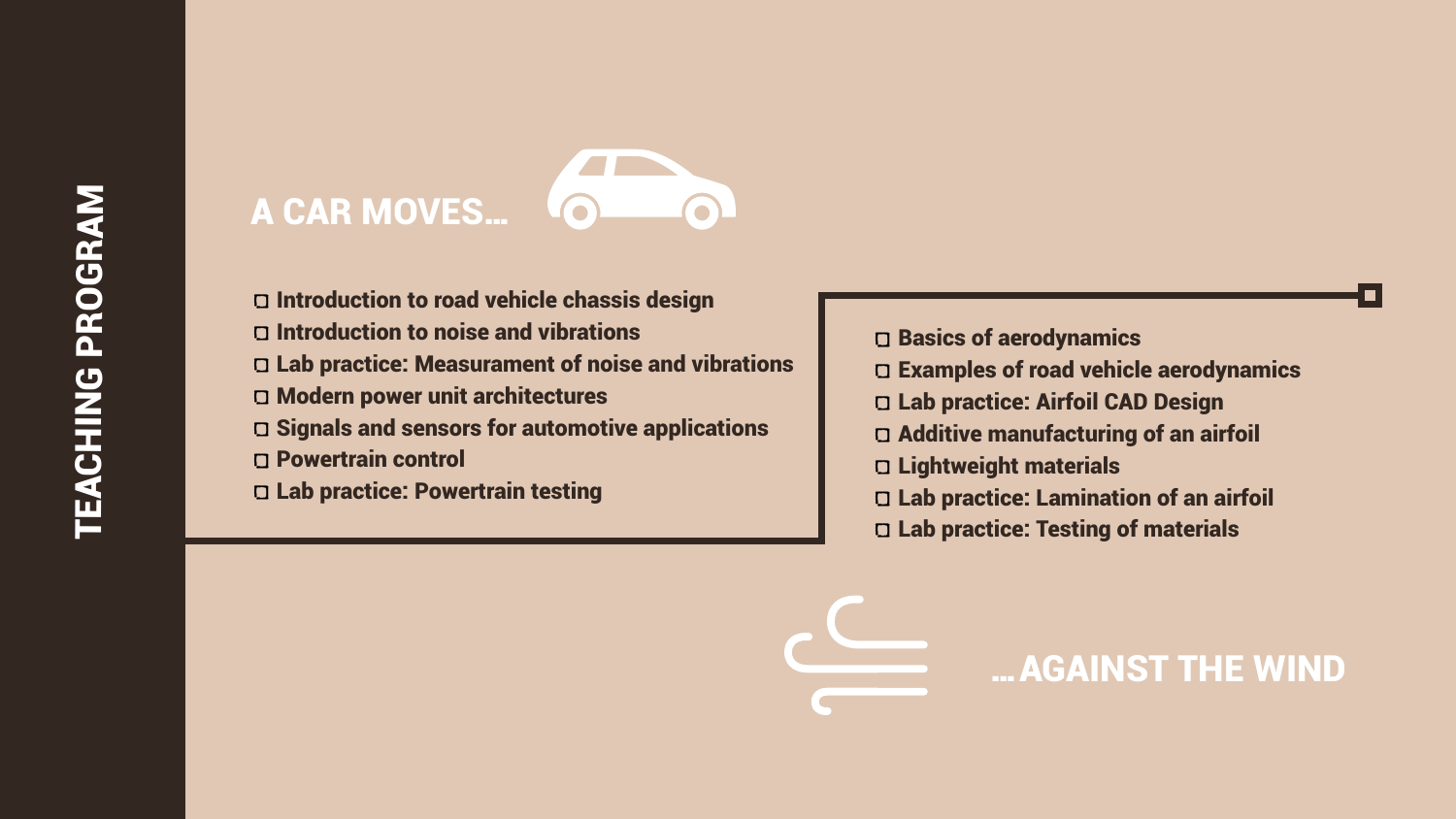Cultural activities and social events to immerse in the Italian culture and in the Italian Motor Valley, in collaboration with Victoria Language and Culture:

- English guided tour of Modena City Center
- Pasta afternoon
- One day excursion to Florence with exclusive visit to the David
- 
- Farewell dinner

One day excursion to both Ferrari Museums in Modena and Maranello

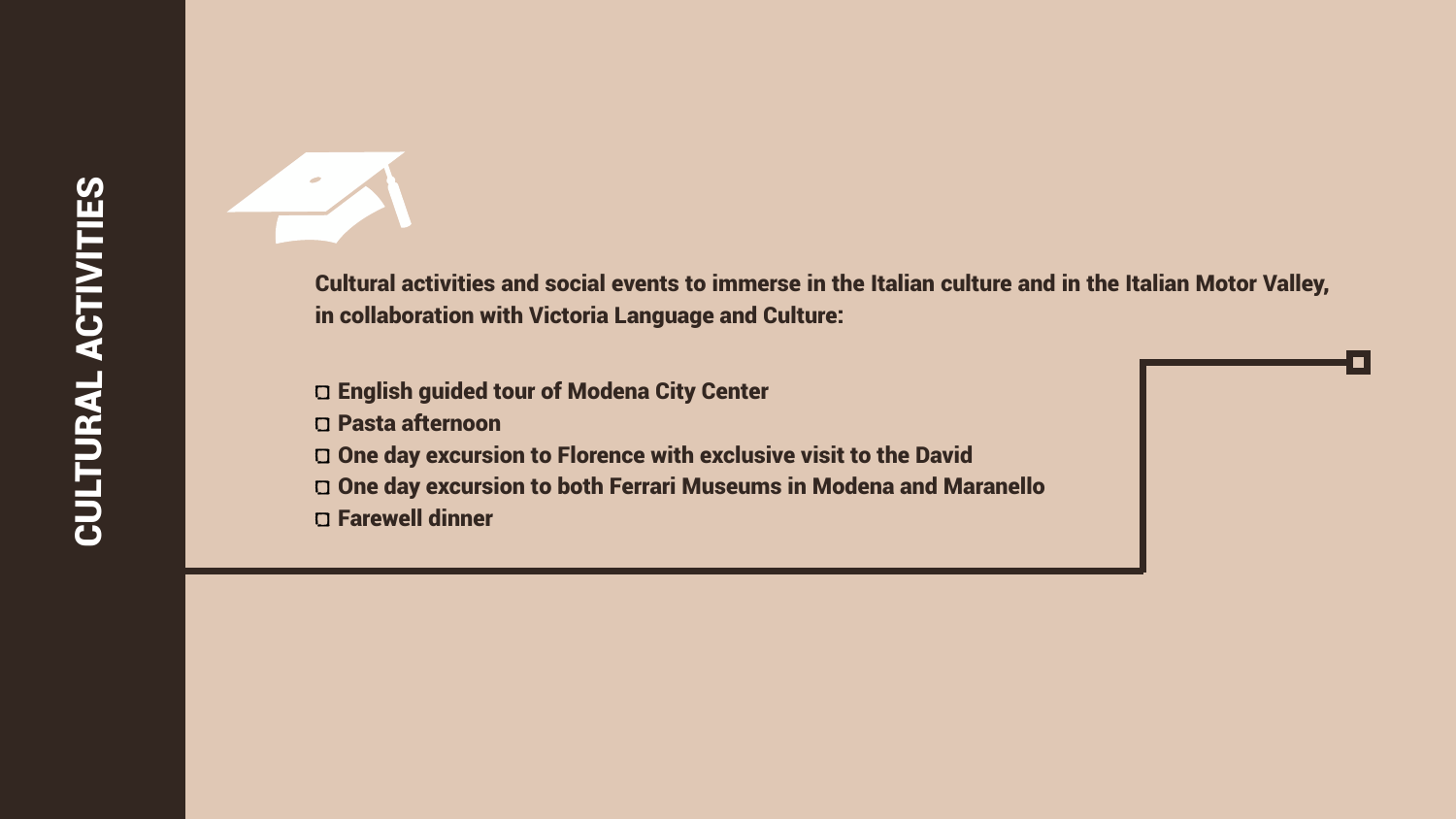



An unique opportunity to confront with those who are involved in personnel selection and training for the companies of the Motor Valley. In collaboration with MUNER partner companies.

# FINAL ROUNDTABLE

# «GET IN GEAR: SKILLS FOR THE FUTURE OF AUTOMOTIVE INDUSTRY»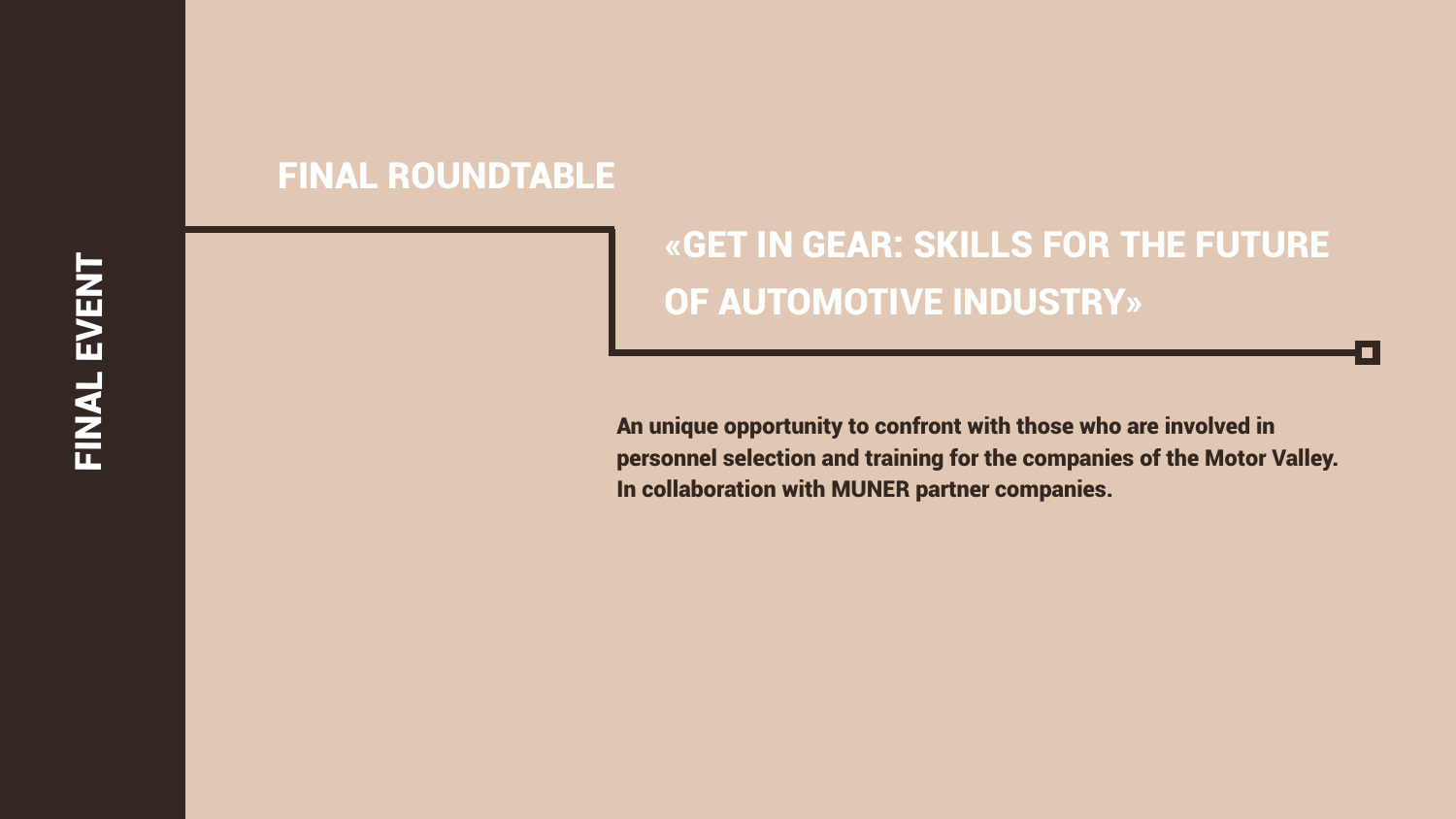# PROGRAM FEE PROGRAM FEE

Program Fee: € 2.950,00 per student



## INCLUDED IN THE PROGRAM FEE

Airport return transfers (for group students), Accommodation in double rooms, full board during the

Transportation for activities + public city bus tickets. Seminars, classes, lab experiences at University of Modena and Reggio Emilia – Department of Engineering

- 
- week;
- 
- Enzo Ferrari;
- companies;
- 
- 
- 

Workshops and experiences with Muner partner

Social activities and week end excursions. University compulsory insurance for all participants. For Non-EU students compulsory health travel insurance and registration at the Immigration Office.

NOT INCLUDED IN THE PROGRAM FEE: Flights and any travel expenses, All meals during the week end, Any personal expenses.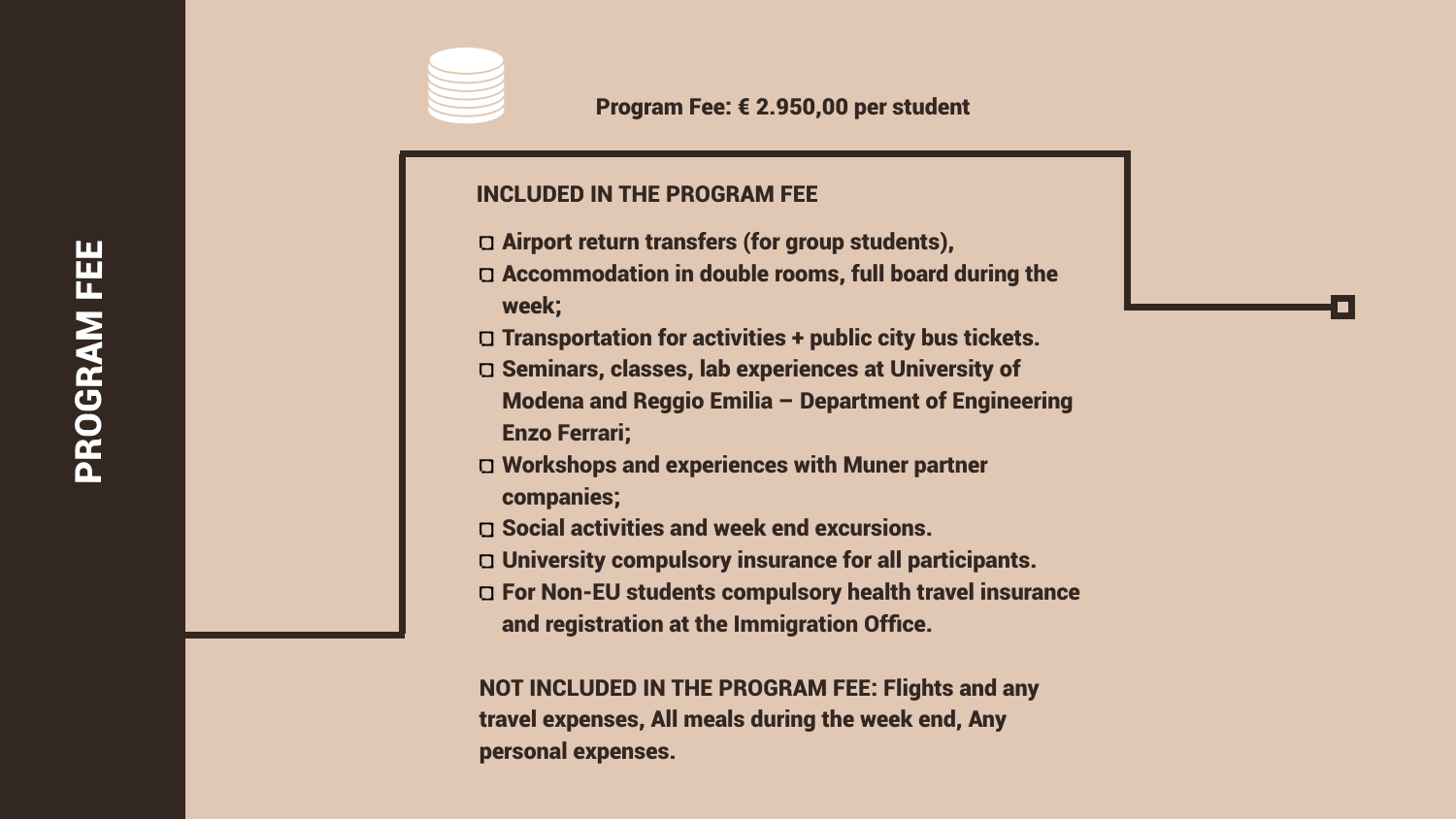Deposit: €250 non refundable, to be paid upon application submission – deadline

- March 20th.
- Balance: €2700 to be paid by May 15th.
- The payment of the fee is compulsory to finalize the subscription. Failure to pay within the terms implies the renunciation of participating.

# PAYMENT **TNENWAY**



Payment must be made in Euro by credit card or bank transfer, following the instructions that will be provided. Bank and wire transfer costs are to be paid by the student. Payment details will be provided.

### REFUND POLICY

- 
- 
- 

In case the minimum number of 13 students is not reached, full refund will be granted, including the 250€ non refundable fee.

In case program is canceled due to Bans by either Government, related to COVID-19 pandemic, full refund, less €250 non refundable fee, will be granted.

In case student withdraws for any personal reason, no refund will be granted.

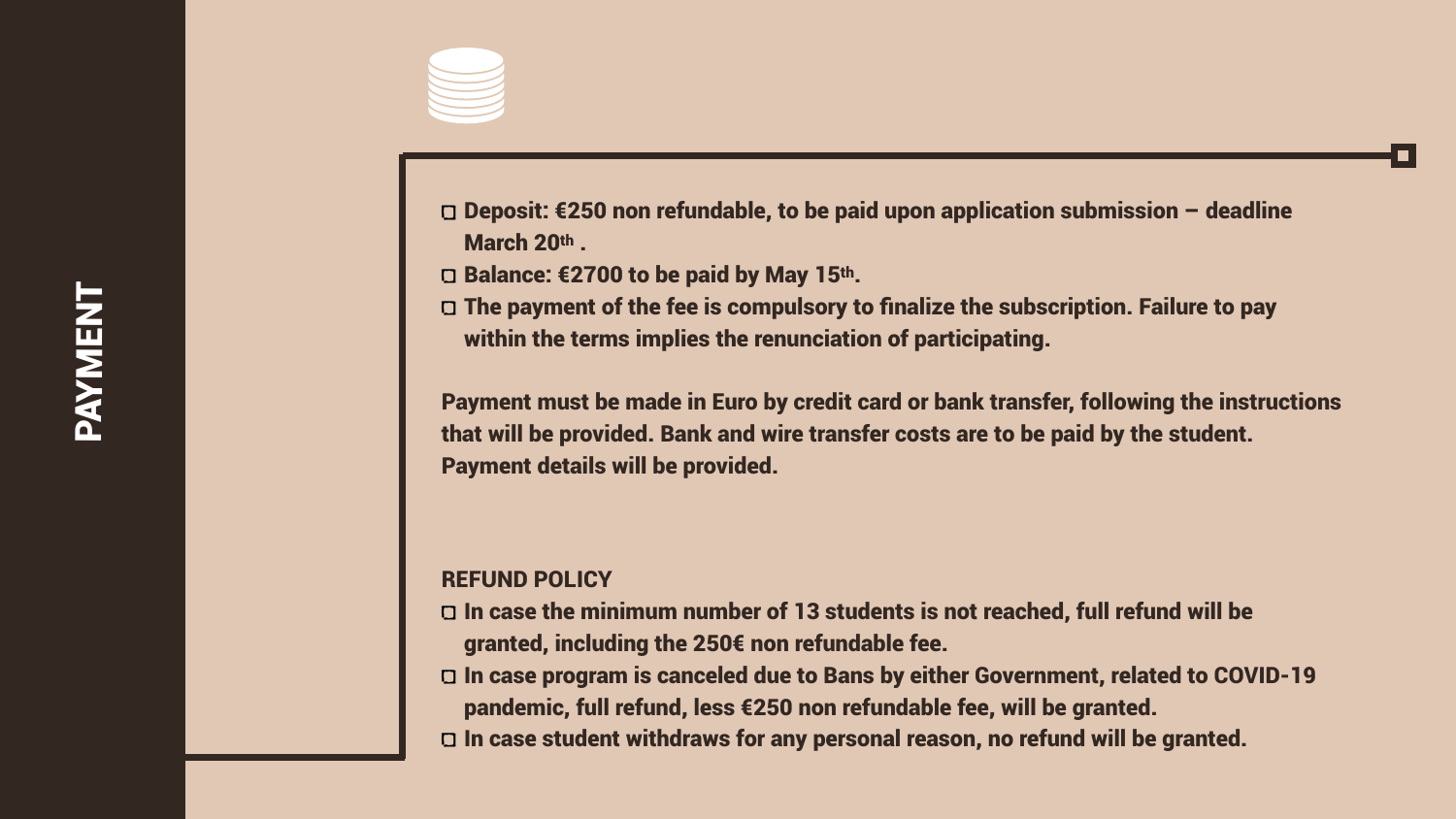



To give new impulse, to international student programmes, we are granting exclusive SCHOLARSHIPS to highly motivated and outstanding applicants.

- G Scholarship amount: EUR 2.450 D Balance to be paid by applicants: EUR 500
	- IMPORTANT FOR SCHOLARSHIP STUDENTS Payment must be made in Euros, online, in one installment by credit card or bank transfer, upon registration, by April 30th.
- Payment details will be provided. Failure to pay within the terms implies the renunciation of participating.
- In case student withdraws for any personal reason, no refund will be



granted.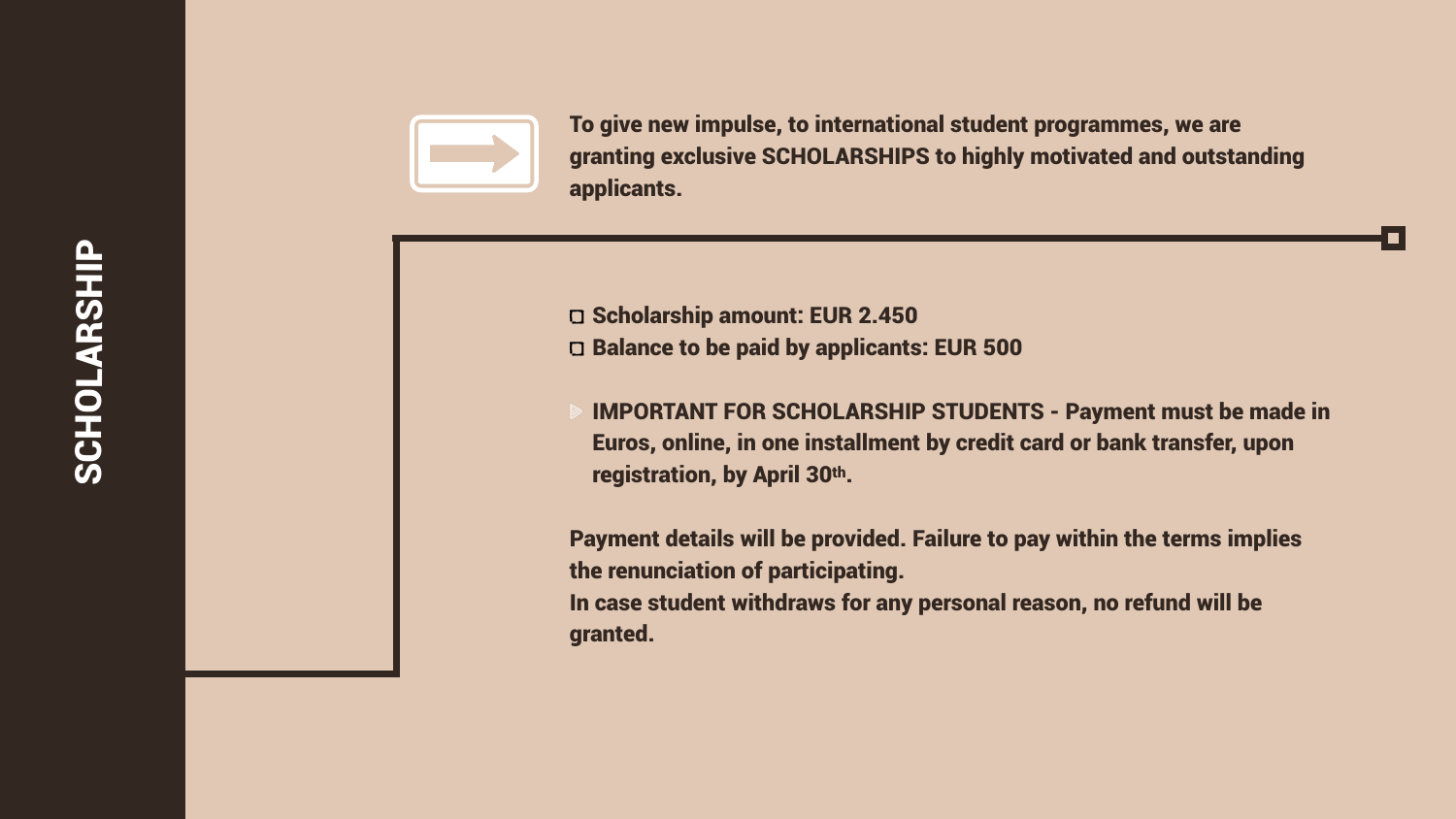- All lectures will be carried out at the Engineering Department "Enzo Ferrari" (UNIMORE) For activities in collaboration with MUNER partner companies, private transports are organized for school participants. Appropriate clothing (long trousers and closed shoes) is recommended for company activities and factory tours. Compliance with the instructions provided on site by the
- personnel is mandatory
- Specific authorizations may be requested for each factory tour, to be signed by parents or guardians and delivered in original
- Cultural activities are provided by our partner Victoria Language and Culture

The present program in draft format can be subject to changes due to unforeseen circumstances.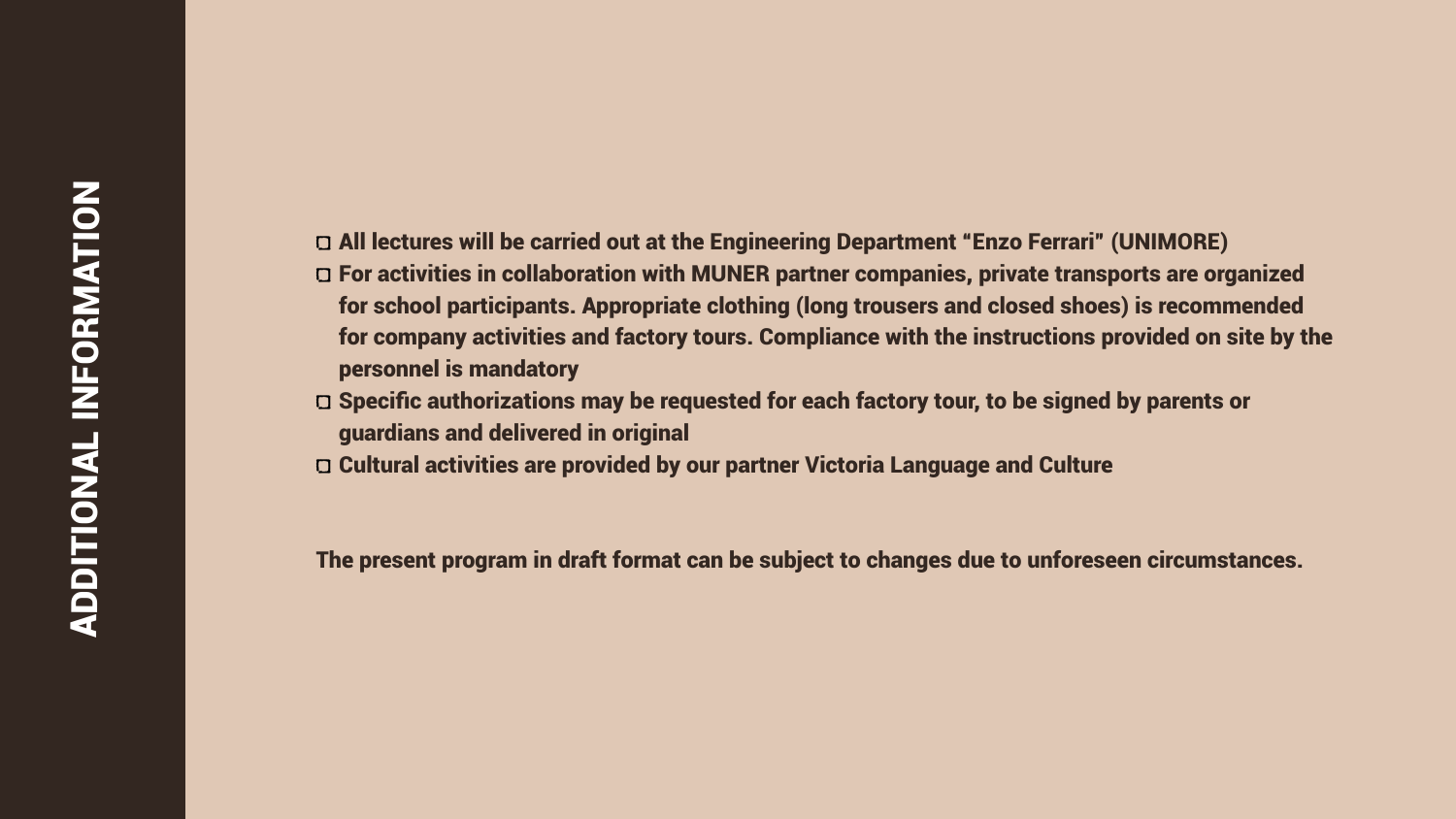Victoria Language and Culture Roberta Rinaldi, Co-Director info@associazionevictoria.it

Academic Program Coordinator Francesco Leali, Ph.D. Ing. - University of Modena and Reggio Emilia francesco.leali@unimore.it

Program Director Giulia Tagliazucchi, Ph.D. - University of Modena and Reggio Emilia giulia.tagliazucchi@unimore.it





### MOTORVEHICLE UNIVERSITY OF EMILIA-ROMAGNA

### **CONTACTS**

To learn more: www.motorvehicleuniversity.com/italian-motor-valley-experience/

The School is partially funded by Regione Emilia Romagna under the grant for "Progetti triennali di [alta formazione" approved with Delibera #1251 on 22/07/2019.](https://www.regione.emilia-romagna.it/)

# Regione Emilia-Romagna





### **IN COLLABORATION WITH**



Associazione Culturale Senza Fini di Lucro www.victorialanguageandculture.it



**Fondazione Marco Biagi** www.fmb.unimore.it